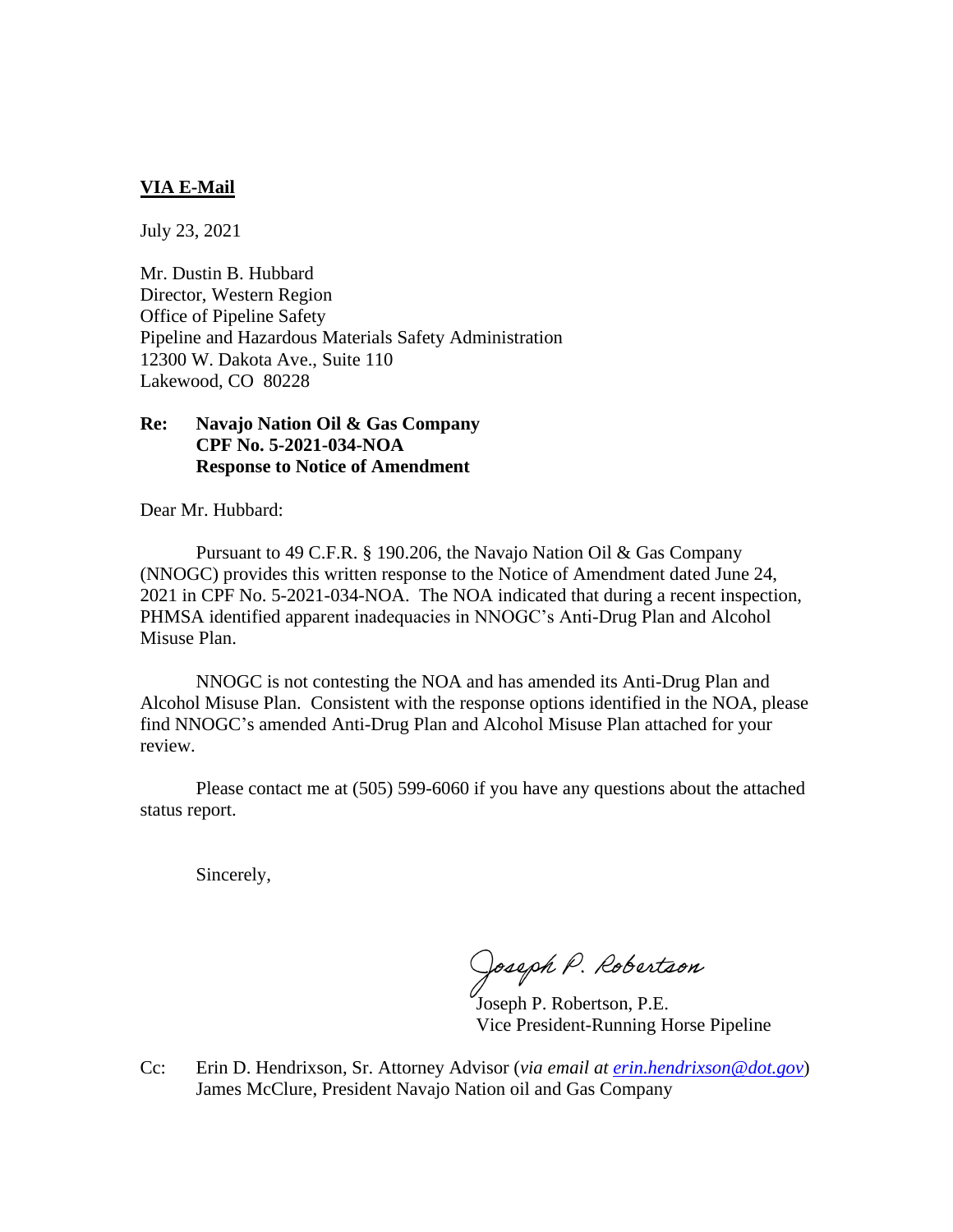## **ITEM 1. §199.101 Anti-drug plan.**

**(a) Each operator shall maintain and follow a written anti-drug plan that conforms to the requirements of this part and the DOT Procedures. The plan must contain— (1) Methods and procedures for compliance with all the requirements of this part, including the employee assistance program;** 

**(2) The name and address of each laboratory that analyzes the specimens collected for drug testing;** 

**(3) The name and address of the operator's Medical Review Officer, and Substance Abuse Professional;**

**PHMSA Finding:** The NNGOC Anti-Drug Plan (version 2) does not contain the names and addresses of the Substance Abuse Professional, Medical Review Officer, and each laboratory that analyzes the specimens collected for drug testing**.**  The plan is essentially a generic recitation and paraphrase of Parts 40 and 199, unclear on the roles of the Designated Employer Representative (DER) versus service agents, and incorrect on the classification of covered employees. Moreover, the plan was not maintained to reflect all the amendments to Parts 40 and 199.

**NNOGC Response:** In response to the findings listed above, NNOGC conducted a comprehensive regulatory review to ensure that its written program was updated to reflect the latest updates from 49 CFR 40 and 199. Numerous sections of the DATP have been updated for final review. Specifically, NNOGC updated the roles and responsibilities of the DER and the service agents to clearly state the specific requirements for each. NNOGC also updated the covered employee definition to ensure compliance with 49 CFR 199. The updated DATP lists the names and addresses of the Substance Abuse Professional, the Medical Review Officer, and the approved laboratories. As part of these updates, NNOGC is also implementing a regulatory review and formal approval process for all contractor programs and procedures associated with these regulations. NNOGC plans to supplement the DATP with additional educational material and more detailed training requirements for employees and contractor personnel.

## **ITEM 2. §199.202 Alcohol misuse plan.**

**Each operator must maintain and follow a written alcohol misuse plan that conforms to the requirements of this part and DOT Procedures concerning alcohol testing programs. The plan shall contain methods and procedures for compliance with all the requirements of this subpart, including required testing, recordkeeping, reporting, education and training elements.** 

**PHMSA Finding:** The NNGOC Alcohol Misuse Plan (version 2) is essentially a generic recitation and paraphrase of the PHMSA and DOT alcohol testing regulations, unclear on